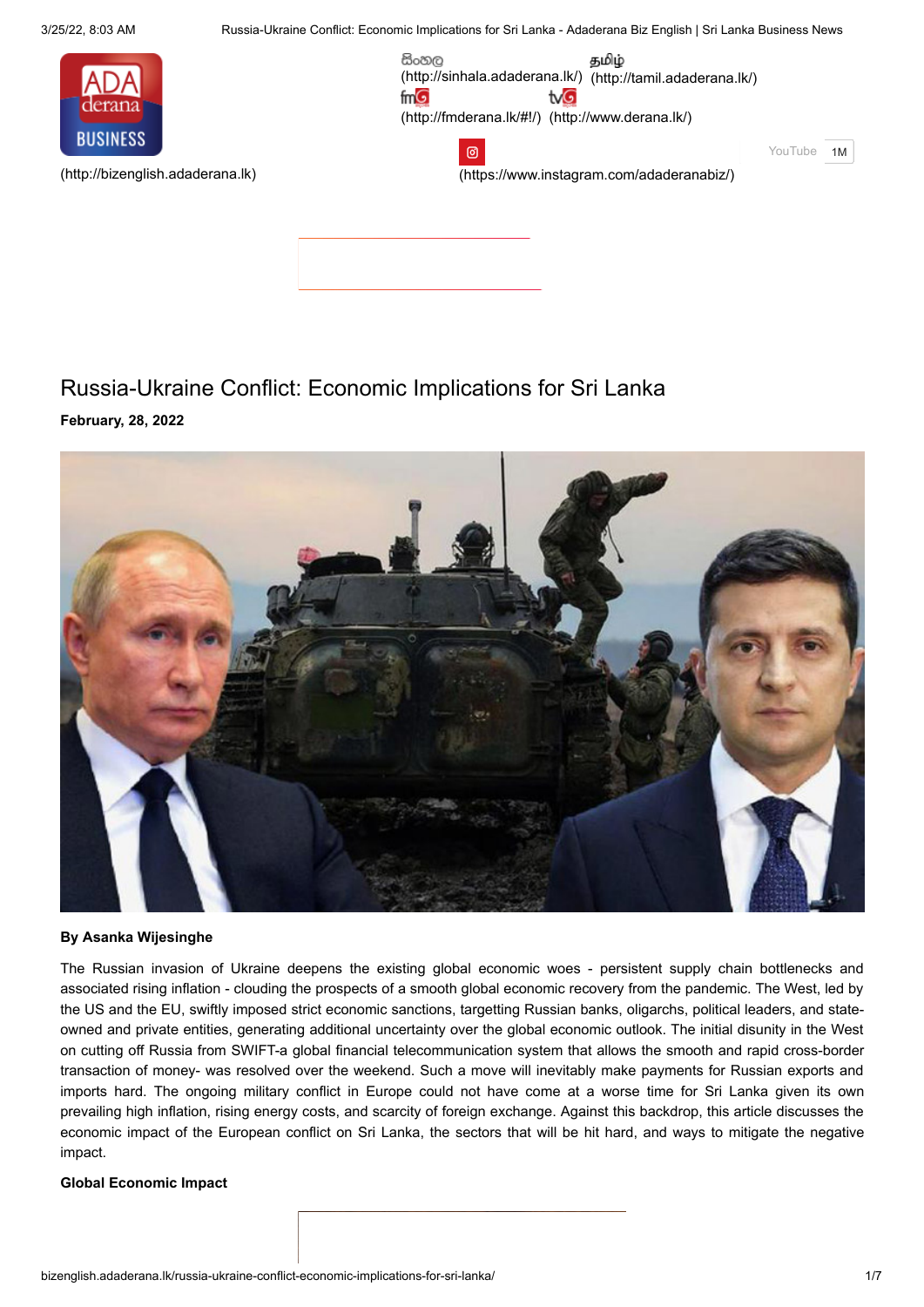3/25/22, 8:03 AM Russia-Ukraine Conflict: Economic Implications for Sri Lanka - Adaderana Biz English | Sri Lanka Business News

Immediately after the Russian invasion on 24 February, commodity markets rallied up. The Brent spot price of a crude oil barrel reached USD 105 for the first time after 2014. Similarly, the cost of wheat futures for March 2022 in the Chicago Board of Trade (CBOT) exchange peaked, at its highest since mid-2008 (Figure 1). The Russian Federation and Ukraine-known as Europe's breadbasket- are major cereal, fertiliser, critical minerals, and iron and steel exporters. Meanwhile, the Western powers were busy over the weekend in negotiations to tighten sanctions on Russia.

While the fate of Ukraine hangs in the balance, the consensus among analysts is that the Ukrainians were mounting a fierce and unexpected resistance, effectively increasing the costs for Russia. The US, EU and their allies are contributing to the military conflict by providing financial and military assistance to Ukraine while imposing sanctions on Russia to make dollar transactions difficult. Thus, the severity of the global economic impact will be determined by the scope and duration of the conflict and the effectiveness of Western sanctions.

Western countries will be keen to minimise the spillover effects of sanctions on their economies. Like Germany, the major European economies heavily depend on Russian energy, making it necessary to exempt the energy sector from sanctions. Indeed, the sanctions package unveiled by the Biden administration did not target the energy sector. As long as payments for energy-related transactions go through non-sanctioned and non-US financial institutions, an unconstrained flow of money is guaranteed. Thus, oil prices dropped with futures closing below USD 93 a barrel in New York. However, that optimism was largely fading in early trade on 28 February. The Brent price rallied over 100 dollars again while wheat, soybean, and corn futures were up. Cutting off Russia from SWIFT and imposing sanctions on the Russian Central Bank can deal a severe blow to the Russian economy in the long run. The collapsing ruble can be a harbinger of Russia's economic collapse. A possible economic fallout will reduce Russian demand for foreign products, and if Russia cuts off natural gas to the European market, a likely outcome will be a recession.





#### **Implications for Sri Lanka**

Overall, Russia and Ukraine account for 2% of Sri Lanka's imports and 2.2% of exports in 2020. However, both countries are vital import sources for wheat and export destinations for Sri Lanka's black tea (Figure 2 and 3). Russia and Ukraine purchase about 18% of fermented black tea (>3kg) exported by Sri Lanka. Similarly, 45% of Sri Lanka's wheat imports are sourced from Russia and Ukraine. In addition, more than half of Sri Lanka's imported soybeans, sunflower oil and seeds, and peas are from Ukraine. Moreover, Russia and Ukraine are significant import sources for asbestos, semi-finished products of iron and steel, copper (cathodes), and potassium chloride for fertiliser.

Unless the Ukraine crisis is not solved immediately, the fuel and commodity prices can rally further. The inflationary pressure in the Western markets, especially in Europe due to high energy prices and supply chain bottlenecks, may reduce consumers purchasing power, lowering the demand for goods exported by Sri Lanka. Europe is a significant export destination for readymade garments, tea and spices and seafood. There is also a grown for increased military expenditure in the long run, which might reduce the "peace dividends" for European households. For example, the German Chancellor committed

Source: Author's illustration using NASDAQ data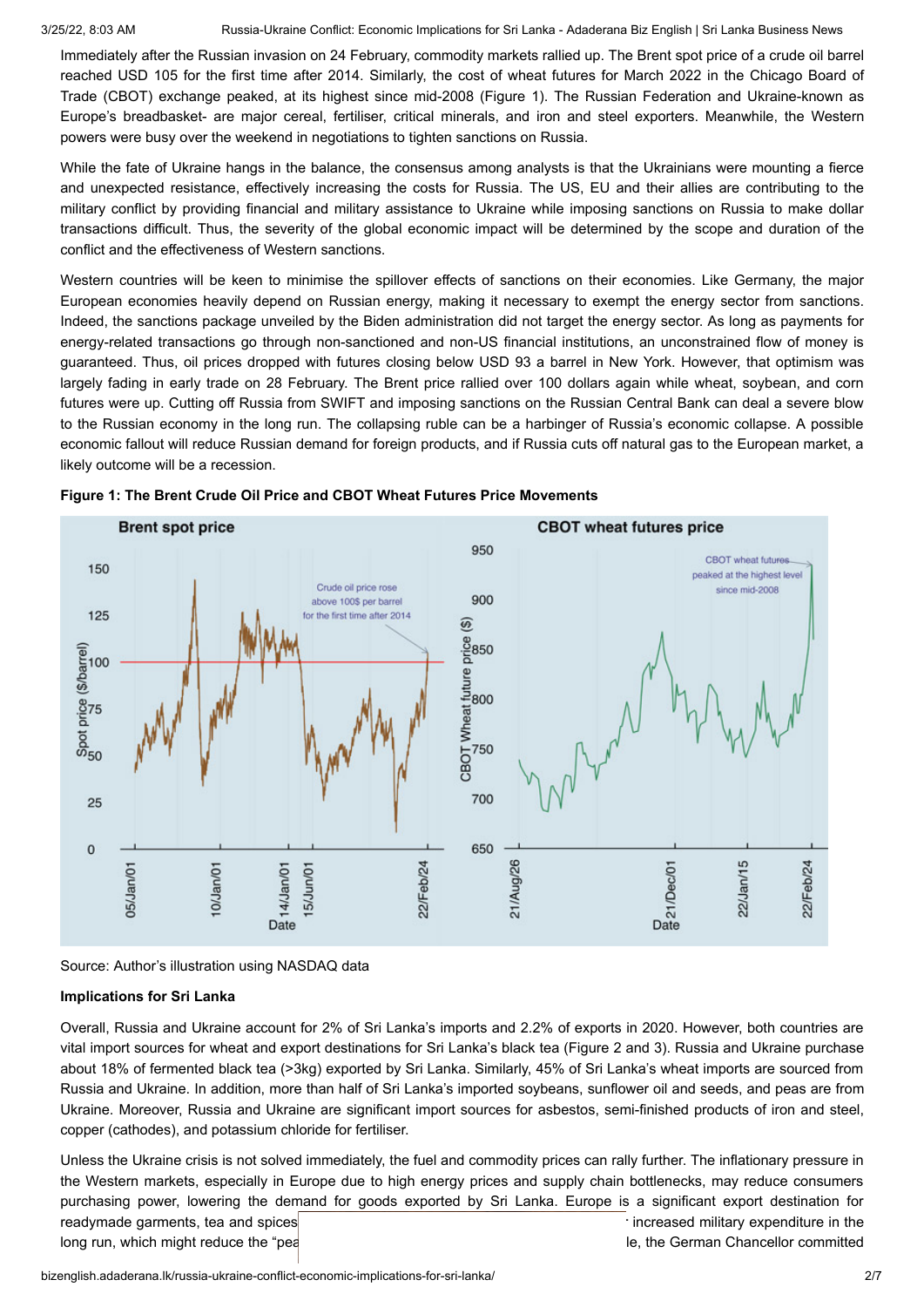3/25/22, 8:03 AM Russia-Ukraine Conflict: Economic Implications for Sri Lanka - Adaderana Biz English | Sri Lanka Business News

2% of GDP for defence expenditure, addressing an extraordinary session of Bundestag. Replacing consumerism with militarism will adversely affect countries like Sri Lanka that depend on the European export market. In addition, a prolonged crisis may impede Sri Lanka's ability to purchase necessary raw materials like fertiliser. Importantly, Sri Lanka's exposure to the situation is mainly through linkages to the commodity and European export markets rather than direct exposure to the two countries involved in the conflict.

#### **Figure 2: Sri Lanka's Imports from Russia and Ukraine**



#### A **Imports from Russia**

# **Imports from Ukraine**



Source: Author's illustration using Trademap data

**Figure 3: Sri Lanka's Exports to Russia and Ukraine**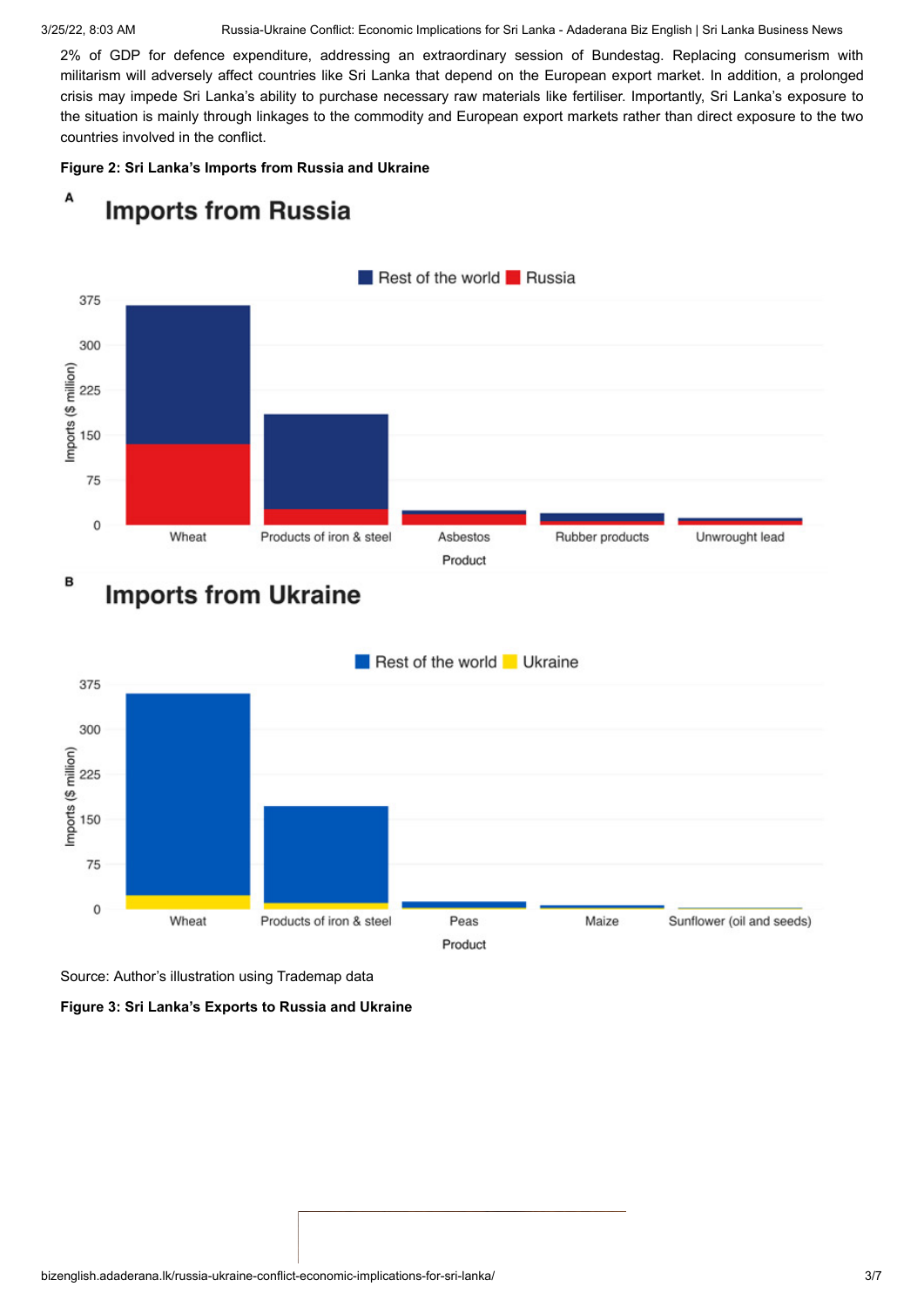#### A **Exports to Russia**



## **Exports to Ukraine**



Source: Author's illustration using Trademap data

#### **Mitigation**

Sri Lanka should focus on safeguarding access to vital raw materials and food commodities. Globally, responding to the crisis, countries are stockpiling grain and exploring alternative ways to do business with Russia in purchasing raw materials. Sri Lanka has limited options to mitigate the impact on already deteriorating food security conditions and access to raw materials. As wheat and rice are substitutes, high wheat prices may increase the demand for rice. Thus, it is necessary to remove input shortages like fertiliser to ensure domestic production is adequate. Due to the current foreign exchange crisis, Sri Lanka's ability to effectively face such shocks is constrained. Thus, the urgent priority is to resolve the current foreign exchange crisis to regain the ability to trade swiftly. Achieving debt sustainability and securing dollar inflows from multilateral institutes might be the options at Sri Lanka's disposal. Then, entering forward contracts for raw materials and fuel and negotiations with friendly countries for food on predetermined prices are possibilities.

#### Link to Talking Economics blog:

https://www.ips.lk/talkingeconomics/2022/02/28/russia-ukraine-conflict-economic-implications-for-sri-lanka/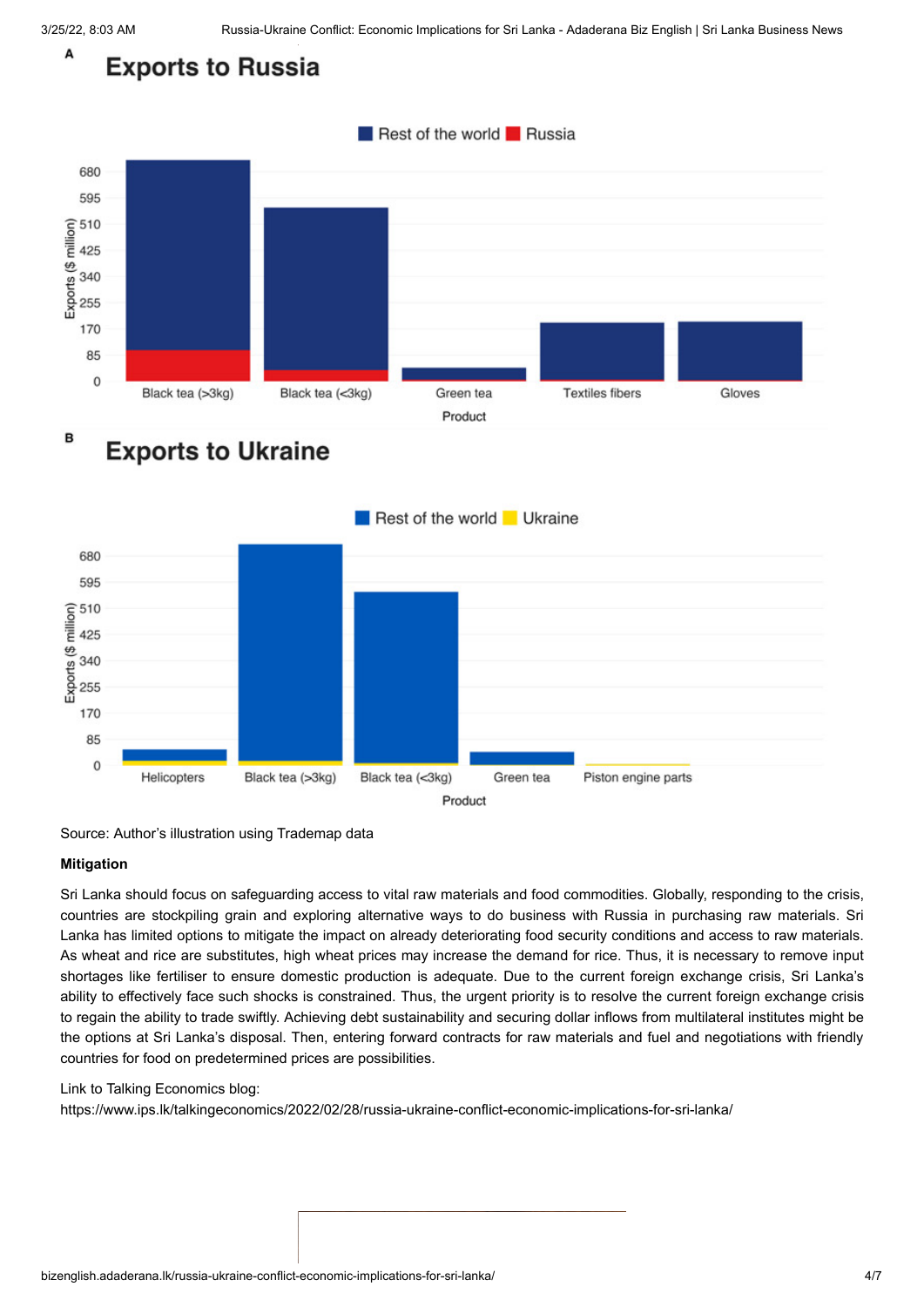

*Asanka Wijesinghe is a Research Fellow at IPS with research interests in macroeconomic policy, international trade, labour and health economics. He holds a BSc in Agricultural Technology and Management from the University of Peradeniya, an MS in Agribusiness and Applied Economics from North Dakota State University, and an MS and PhD in Agricultural, Environmental and Development Economics from The Ohio State University. (Talk with Asanka - asanka@ips.lk)*

#### **Video Story**



Experts Discuss How to Best Address Sri Lanka's Economic Situation with Indeewari



Experts Discuss How to Best Address Sri Lanka's Economic Situation with Indeewari Amuwatte @HYDEPARK





How can Sri Lanka reset and revive its economy while finding solutions to address a health crisis?

## LATEST NEWS

Janashakthi Life outperforms the industry. Doubles the industry GWP growth and quadruples (4 times) the First-Year Premium growth (http://bizenglish.adaberana.lk/janashakthi-life-outperforms-the-industry-gwpgrowth-and-quadruples-4-times-the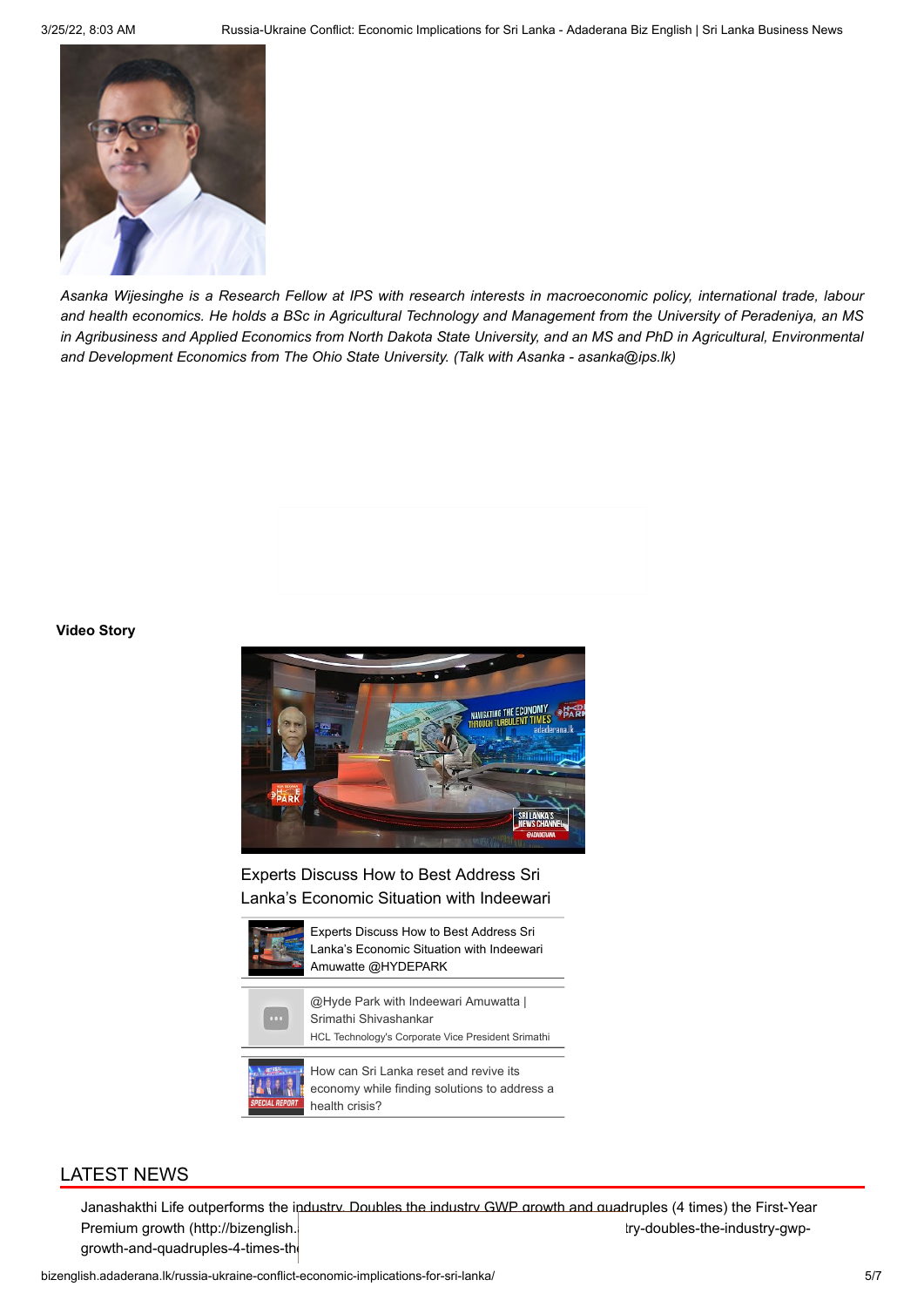[Sri Lanka to seek World Bank support alongside IMF loan programme - sources \(http://bizenglish.adaderana.lk/sri-lanka](http://bizenglish.adaderana.lk/sri-lanka-to-seek-world-bank-support-alongside-imf-loan-programme-sources/)to-seek-world-bank-support-alongside-imf-loan-programme-sources/)

[Statement from Central Bank of Sri Lanka \(http://bizenglish.adaderana.lk/the-ministry-of-finance-and-the-central-bank](http://bizenglish.adaderana.lk/the-ministry-of-finance-and-the-central-bank-of-sri-lanka-wish-to-assure-the-public-and-all-other-stake-holders-that-the-banking-system-is-stable-and-that-the-operations-of-the-state-banks-are-being/)of-sri-lanka-wish-to-assure-the-public-and-all-other-stake-holders-that-the-banking-system-is-stable-and-that-theoperations-of-the-state-banks-are-being/)

Launch of Galaxy S22: Samsung Student Ambassadors and Members applaud innovation [\(http://bizenglish.adaderana.lk/launch-of-galaxy-s22-samsung-student-ambassadors-and-members-applaud-innovation/\)](http://bizenglish.adaderana.lk/launch-of-galaxy-s22-samsung-student-ambassadors-and-members-applaud-innovation/)

Edith Cowan University Showcases a World of Opportunity at Australian Education Expo 2022 in Colombo [\(http://bizenglish.adaderana.lk/edith-cowan-university-showcases-a-world-of-opportunity-at-australian-education-expo-](http://bizenglish.adaderana.lk/edith-cowan-university-showcases-a-world-of-opportunity-at-australian-education-expo-2022-in-colombo/)2022-in-colombo/)

## STOCK MARKET

|                                                                                   | 24 MARCH 2022, 15:30 PM           |
|-----------------------------------------------------------------------------------|-----------------------------------|
| <b>Market  Closed</b><br>Share Volume   50,896,173<br>Turnover   1,744,327,953.65 |                                   |
|                                                                                   | 10,451.71<br>$-6.10$<br>$-0.06\%$ |
|                                                                                   | 3,616.15<br>22.20<br>0.62%        |

## EXCHANGE RATES

### Daily Exchange Rates

|            | <b>COUNTRY</b>                               |          | <b>BUYING SELLING</b> |
|------------|----------------------------------------------|----------|-----------------------|
| 트          | USA<br><b>U.S.DOLLAR</b>                     | 279.9056 | 289,9960              |
| ৯i∉<br>সাহ | <b>UK</b><br><b>STERLING POUND</b>           | 369.8405 | 383.9868              |
|            | <b>EUROPE</b><br><b>EURO</b>                 |          | 310.4519 321.5399     |
|            | SWITZERI AND<br><b>SWISS FRANC</b>           |          | 300.5787 313.1575     |
| м          | CANADA<br>CANADIAN DOLLAR                    |          | 222.5812 232.4381     |
|            | <b>AUSTRALIA</b><br><b>AUSTRALIAN DOLLAR</b> | 209.0166 | 219.0876              |
| 67.        | <b>SINGAPORE</b><br>SINGAPORE DOLLAR         |          | 206.7754 214.7938     |
|            | JAPAN.<br><b>JAPANESE YEN</b>                | 2.3113   | 2.4124                |

[Ada Derana Biz \(https://www.facebook.com/bizenglish.adaderana.lk/\)](https://www.facebook.com/bizenglish.adaderana.lk/)